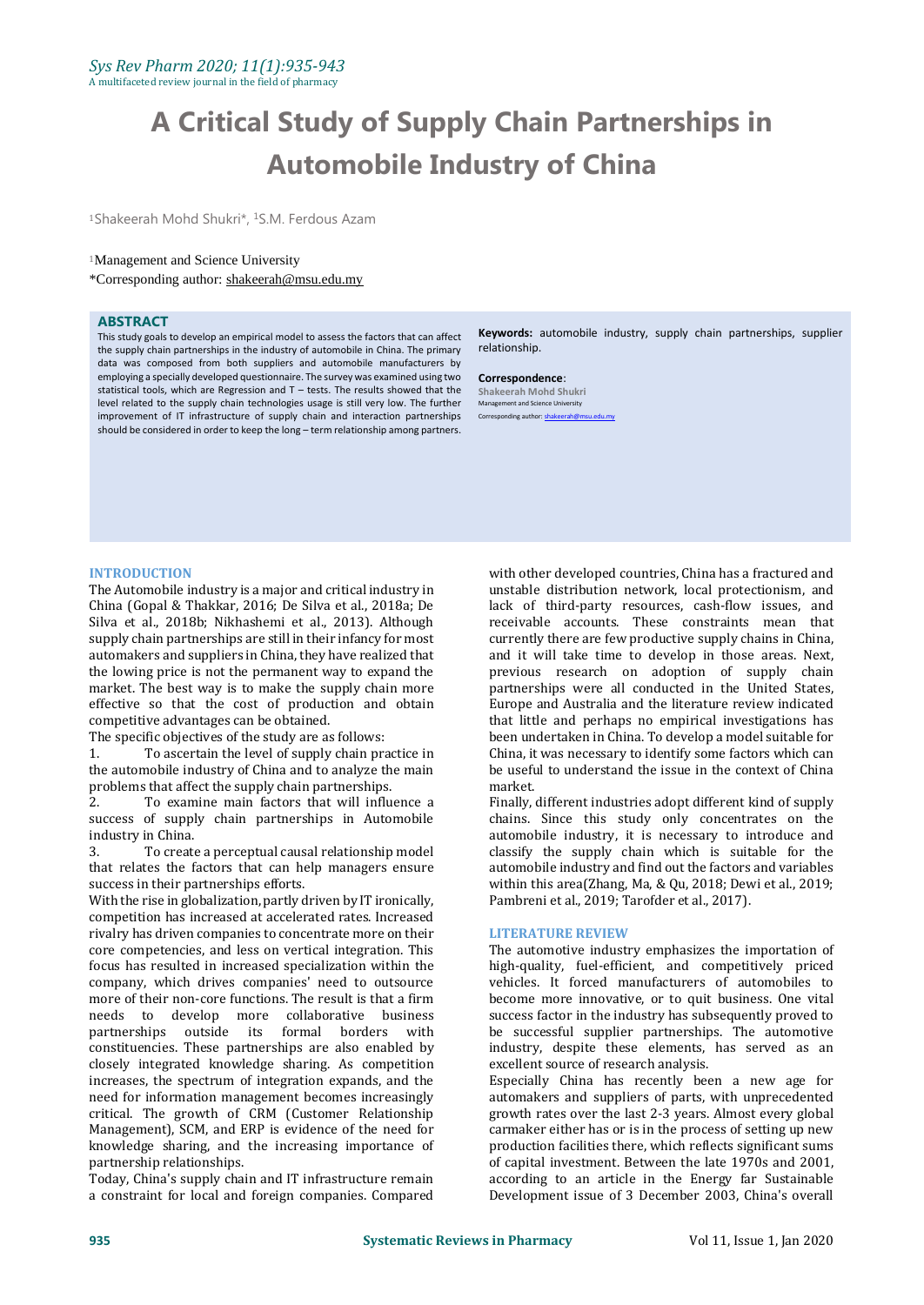fleet of motor vehicles other than two-wheelers expanded 10-fold. Many of such projects are joint ventures. In 2004, the auto export market was expanded by 1,114 companies, and it grew by 58 per cent compared to 2003. The companies that deal with auto export business are 1,954 in the first quarter of 2005 and are up 110 per cent compared to the same time in 2004. Many suppliers were encouraged by the vehicle manufacturers to locate in China. Once again, in enforcing China's WTO commitments, foreign companies are now allowed to set up franchise agreements with Chinese dealers, without any equity constraints, but this is, to date, an untested region. This is not covered by new rules on car trade, model sales and used car sales, leaving space for administrative interpretation and practice (Gunasekaran, Subramanian, & Rahman, 2017; Doa et al., 2019; Maghfuriyah et al., 2019; Nguyen et al., 2019).

China has agreed to slash tariffs and eliminate non-tariff barriers since being admitted to the WTO. Reduced tariffs have now made imports an option and forced price adjustment for domestically manufactured automobiles. As of 1 January 2005 China abolished special licenses and quotas required for the importation of cars in accordance with its WTO commitments.

In this concept of supply chain management, the executives defined collaboration as a process by which all supply chain companies are actively working together towards shared objectives, exchanging information, expertise, risk and income. Sharing includes understanding how other companies work and make decisions, and going much deeper than collaboration.

Collaboration is a shared objective environment that goes way beyond a formal contract (Han, Huang, & Macbeth, 2018; Pathiratne et al. , 2018; Rachmawati et al., 2019; Seneviratne et al., 2019; Sudari). Supply chain management economist offers the following basic definition: "supply chain management helps a company to procure the correct products and services at the right time, in the right quantity and at a reasonable cost." Ayers. The supply chain relationship represents a strategic decision for each organization involved (Hong, Zhang, & Ding, 2018).A supply chain is the series of functional activities in which raw materials are turned into finished goods for sale to a consumer (Hussain, Mosa, & Omran, 2017; Nikhashemi et al., 2017; Tarofder et al . , 2019; Tarofder et al . , 2019; Udriyah et al . , 2016). In order to enhance the long-term relationship and efficiency, particular industry and firm can use specific supply chain. According to literatures, there are some kinds of supply chain as follow:-

 $\sqrt{2}$ Horizontal integration and vertical integration

 $\sqrt{2}$ Traditional Customer-Supplier Relationship

 $\sqrt{2}$ The 'traditional' relationship between customer and supplier is defined by supply and demand law. Suppliers are picked based on the low prices. Cost cuts are accomplished when manufacturers play each other off. This type of customer – supplier relationships show low intensity in terms of entrepreneurial collaboration.

 $\overline{2}$ Corporation suppliers' relationship Construction of inventory has become a standard way to deal with the challenges of price fluctuations, manufacturer unreliability and consumer unpredictability (Hussain, Mosa, & Omran, 2018). Depending on its capacity for short lead times (Zaid, Jaaron, & Bon, 2018), the choice of co-producer is made with primary importance.

# **Selection and Development**

We proposed two ways for manufacturers to relate to their suppliers, "the model of availability" and "the model of development." The selection model calls for suppliers to move to meet changing expectations for cost, innovation or quality and business opportunities (Hussain, Musa, & Omran, 2019). It depends on its manufacturers to handle the changes in their own efficiency and prices. The selection model harnesses the current market transaction's momentary advantages. Suppliers working with suppliers using the selection model face relentless pressure for cost savings and increases in efficiency, along with the possible specter of "de-sourcing."

The production model requires evolutionary change by allowing suppliers to engage constantly in processes leading to both cost reduction and efficiency improvements. Manufacturers using the development model view the supplier relationship as one of shared cooperation where both work together towards the same goals. As in the selection model, the suppliers are evaluated by strict output measures in the production model. Nonetheless, manufacturers using the production model prefer to negotiate internally with underperforming suppliers in order to fix their shortcomings rather than de-sourcing them (Hussain, Musa, & Omran, 2018).

Short – term and long – term

Lambert et al. (1996) propose that there are three kinds, depending on their character (see Figure 1):

"Short – term" (type 1) "Long – term" (type 2); and

"Long – term, with no end" (type 3).

## **Figure 1 short – term and long – term partnerships.**



Source: Lambert et al. (1996, p. 2)

Successfully maintaining long-term relationships requires considerable resources. While it is useful to use the time dimension to distinguish between types of relationships (as Lambert et al., 1996, did), in practice it cannot be assumed that a producer and a supplier would see themselves in collaboration in a long-term relationship.

Yu, Chavez, and Feng (2017) made an attempt to describe the dimensions and characteristics of the partnership in their conceptual structure for partnership. The dimensions considered within this structure are: confidence, win-win results where the parties share the benefits of waste reduction and market growth, long-term focus, teamwork, problem solving and flexibility. Partnering characteristics related to these dimensions are: intrinsic trust, risk sharing and incentives, improved joint productivity, standards of consistency, quality improvement orientation, supplier and growth.

Partnerships in the supply chain play a crucial role in the automotive industry. Effective SCM involves building trust and relationships with longtime suppliers who are closely involved in component development and production. Improving partnerships along the supply chain seems to have helped automakers grow significantly. Yu, Jacobs, Salisbury and Enns (2013) stated, "The major advantages of implementing supply chain management are inventory reduction and partnership improvement" In a regular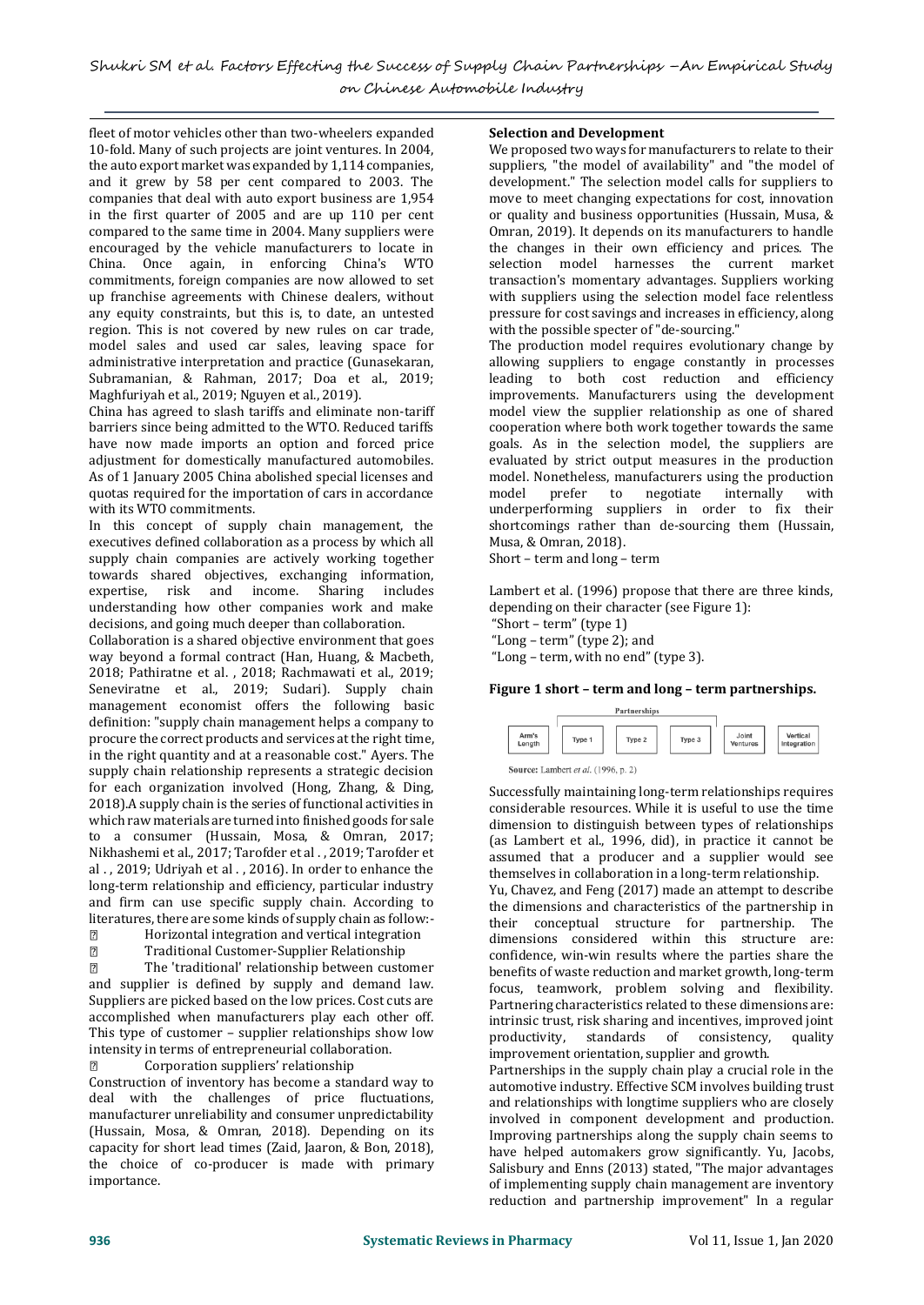basis the supply chain network increases its complexity. Supply chain integration is the secret to relieving the challenges caused by network fluctuations and complexities. Yu et al. (2013) suggested that managers understand that the SCM provides their businesses with a competitive advantage. We also recognize that SCM will reduce internal costs of procurement, storage, labor and delivery — savings that can be passed on to the consumer afterwards.

According to Yu et al. (2017), having a well is one thing – designed supplier development program; it is another thing to ensure suppliers communicate and understand the program well. Proactive collaboration in setting the priorities, motives, and methods underlying supplier development program administration requires the highest levels of communication. In essence, this means increasing communication between the various nodes in the supply chain. This will enable companies in the automotive sector to better understand what is going on throughout the supply chain. It will improve the overall operations of the enterprise by increasing visibility (Kim & Chai, 2017).

The greater consistency that automotive suppliers find in terms of contract length and trust in their customers, the more they are able to minimize lots of production sizes and increase the pace of delivery that will eventually boost their market share (Kumar & Rahman, 2016). Many car manufacturers have developed programs so that suppliers can contribute to cost savings or quality enhancement with their ideas. The manufacturer may share the savings or benefits the automaker gets from the product, or else it may earn some comparable "points" that will boost its valuation and thereby give it a better chance of winning business in the future. Hence, automotive manufacturers will achieve economies thanks to their suppliers' innovation inputs (Liu, Blome, Sanderson, & Paulraj, 2018).

According to Yu et al. (2013), there is commitment when an exchange partner believes that "an ongoing relationship with another is so important that maximum efforts to maintain it are warranted; that is, the committed party believes that the relationship is worth working on to ensure that it endures indefinitely." Commitment in buyerseller relationships involves "stability and sacrifice" and allows for the coordination advantages of vertical relationships and separate ownership entrepreneurial advantages (Luthra, Garg, & Haleem, 2016). There is asymmetry in involvement in partnerships where one partner displays greater interest than the other. Commitment is demonstrated by a willingness to devote specific assets to a particular partnership, thereby demonstrating the capacity to rely on buyer and seller for potential help. Assurances include guarantees, reliable assurances, idiosyncratic investments, and committed resource management that is unique to a partnership (Nawaz, Afzal, & Shehzadi, 2013). Commitment is expressed in three ways: idiosyncratic or customized commitment, disposition, and the parties' long-term intent to remain in the relationship (Nawaz, Azam, & Bhatti, 2019). Sustained contact between parties is useful in influencing positive-viewed engagement in terms of recruitment, disposition and long-term emphasis. In other words, dedication should promote interaction-based, twoway contact (Savic, Djordjevic, Milosevic, Mihajlovic & Zivkovic, 2017). Hypothesis I:

: There is no relationship between the long – term relationship and the factors of influencing supply chain partnerships.

There is a relationship between the long - term relationship and the factors of influencing supply chain partnerships.

# Hypothesis II:

: There is no relationship between meeting clients' needs and the factors of influencing supply chain partnerships. : There is relationship between meeting clients' needs and the factors of influencing supply chain partnerships.

# Hypothesis III:

: There is no relationship between advance technology & software and the factors of influencing supply chain partnerships.

: There is relationship between advance technology & software and the factors of influencing supply chain partnerships.

# Hypothesis IV:

: There is no relationship between accessories design and the factors of influencing supply chain partnerships.

: There is a relationship between accessories design and the factors of influencing supply chain partnerships.

## Hypothesis V:

: There is no relationship between performance targets and the factors of influencing supply chain partnerships. : There is a relationship between performance targets and the factors of influencing supply chain partnerships.

# **METHODS**

The primary data for this study is gathered from four types of automotive firms, Automotive Manufacture, Original Equipment Manufacturer, Automotive Distributor, and Automotive Component Wholesaler. Secondary data is used to support the analysis and provide the research context information. There are two major types of sampling designs: probability and non-sampling probability. The probability sampling was selected for this analysis, since each item in the population has a known and equal chance of being chosen as a topic and given the most generalizability. The return rate is 9.67 percent. The sample size of 128 was collected from 12 provinces and 46 cities which are considered to be a fairly good representation of firm in terms of their geographical location.

# *ANALYSIS*

The findings includes the hypotheses testing that was developed in the preceding chapter of the study.

## **Table 1. Model Summary**

| Model | к    | R Square | Square | Adjusted R Std. Error of the<br>Estimate |
|-------|------|----------|--------|------------------------------------------|
|       | .957 | .915     | .902   | .30465                                   |

Table 2 depicts that the R square value is 0.915, which indicates that 91.5 percent of the variability of technology and software can be explained by this research model. This R square indicates a strong positive linear relationship between the factor of advance technology & software and independent variables and only less than 4 percent of the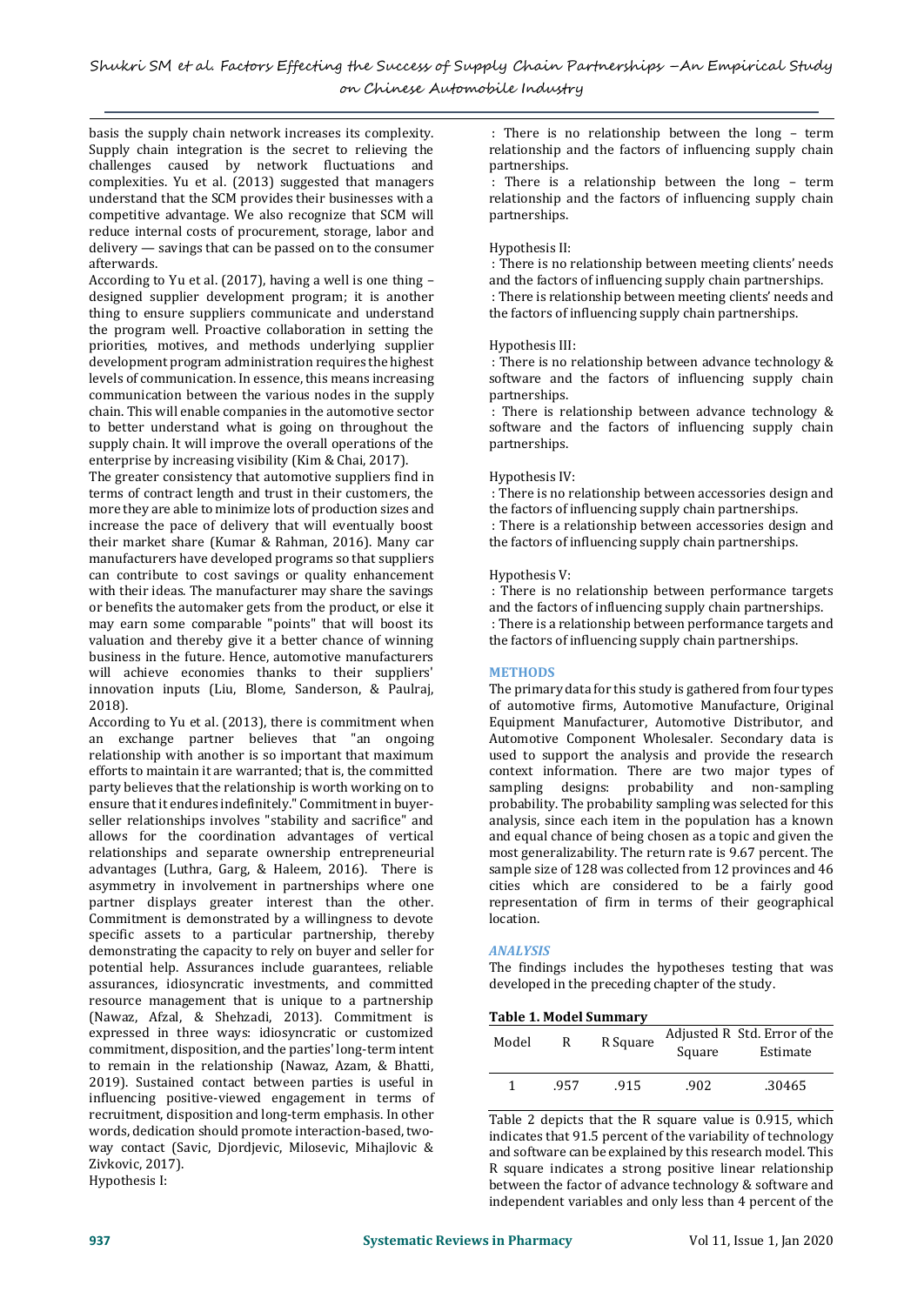variability in dependent variable can be explained by other factors.

|       | Table 2. ANOVA                          |                      |                |   |      |
|-------|-----------------------------------------|----------------------|----------------|---|------|
| Model |                                         | Sum of df<br>Squares | Mean<br>Square | F | Sig. |
| 1     | Regression 110.533 17 6.502 70.055 .000 |                      |                |   |      |
|       | Residual                                | 10.209 110           | .093           |   |      |
|       | Total                                   | 120.742 127          |                |   |      |

Based on the analysis in Table 3 analysis, the regression row shows that the sum of squares is 110.53, which implies that the variation of advanced technology and software can be explained by this research model. If the significance of 0.05 is chosen, it is found that the critical value of the F distribution is 1.72. As F statistic is 70.06, which is greater than 1.72, it can be concluded that there is a significant quadratic relationship between the dependent and independent variables. The P – value of the F statistic is less than 0.05. It also proves that the 17 factors have significant relationship with advance technology and software.

## **Table 3. Coefficients**

|                                    | Unstandardize         |                   | Standardize  | t              | Sig.                    |
|------------------------------------|-----------------------|-------------------|--------------|----------------|-------------------------|
|                                    | d Coefficients        |                   | ď            |                |                         |
|                                    |                       |                   | Coefficients |                |                         |
|                                    | B                     | Std.<br>Erro<br>r | Beta         |                |                         |
| (Constant)                         | 4.133                 | .027              |              | 153.47.00<br>9 | $\Omega$                |
| Trust                              | 3.467E-02             | .120              | .036         | .288           | .77<br>4                |
| Effective<br>communicatio<br>n     | $-245$                | .137              | $-251$       | $-1.791$ .07   | 6                       |
| Same<br>expectation                | $-8.510E-02$          | .116              | $-0.087$     | $-0.737$ .46   | 3                       |
|                                    | Commitment -3.533E-02 | .129              | $-0.36$      | $-275$ .78     | 4                       |
| Guan Xi                            | $-406$                | .079              | $-417$       | $-5.141$ .00   | 0                       |
| Product<br>design                  | $-142$                | .145              | $-146$       | $-0.985$ .32   | 7                       |
| Culture                            | .509                  | .116              | .522         | 4.379          | .00<br>$\boldsymbol{0}$ |
| Reward and<br>motivation<br>system | $-.108$               | .123              | $-111$       | $-0.880$       | .38<br>1                |

| Human<br>involvement                            | .269         | .093 | .276    | 2.898         | .00<br>5 |
|-------------------------------------------------|--------------|------|---------|---------------|----------|
| Training and<br>education                       | .319         | .129 | .327    | 2.467         | .01<br>5 |
| Stability of<br>demand                          | .223         | .087 | .229    | 2.573         | .01<br>1 |
| Problem<br>specific<br>capability               | .104         | .120 | .107    | .867          | .38<br>8 |
| Information<br>system<br>integration            | $-161$       | .115 | $-165$  | $-1.398$ . 16 | 5        |
| Adopt<br>software                               | .202         | .109 | .207    | 1.850         | .06<br>7 |
| IT<br>infrastructure                            | $-8.547E-02$ | .120 | $-.088$ | $-710$        | .47<br>9 |
| IT<br>investment<br>and<br>sourcing<br>decision | .121         | .166 | .124    | .729          | .46<br>8 |
| Measuremen<br>t                                 | .405         | .151 | .415    | 2.671         | .00<br>9 |

Based on Table 4, the multiple regression equation of the dependent variable and independent variables can be presented as follow:

Referring to the  $T -$  test column, the highest  $T$  value is culture which is 4.379. It is greater than the 0.05 level of significance of 1.979. Therefore, is rejected. This supported the findings of McIvor and McHugh (2000) who maintained that organizational will have considerable difficulties in partnering with external entities if they cannot develop a partnering culture internally. Next, the T value of human involvement is 2.898. Since this number is greater than the critical T value of 1.979, is rejected. It indicates that human involvement has a linear relationship with the dependent variable of advance technology & software. The analysis determined that the T value of training and education is 2.467, which is above the critical T value. This shows that most respondents agreed that to achieve successful supply chain partnerships, proper training and education of the partners are necessary. The T value of the other two factors which are stability of demand and measurement are also greater than the critical T value. Therefore, is rejected. Except these five factors, the T value of other independent variables is less than 1.979. Therefore, is accepted. It indicates that these factors do not have a significant relationship with the dependent variable. From this analysis, it can be concluded that the five factors (culture, human involvement, training and education, stability of demand and measurement) have a significant relationship with the dependent variable of advance technology and software. **Table 4. Model Summary**

**938 Systematic Reviews in Pharmacy** Vol 11, Issue 1, Jan 2020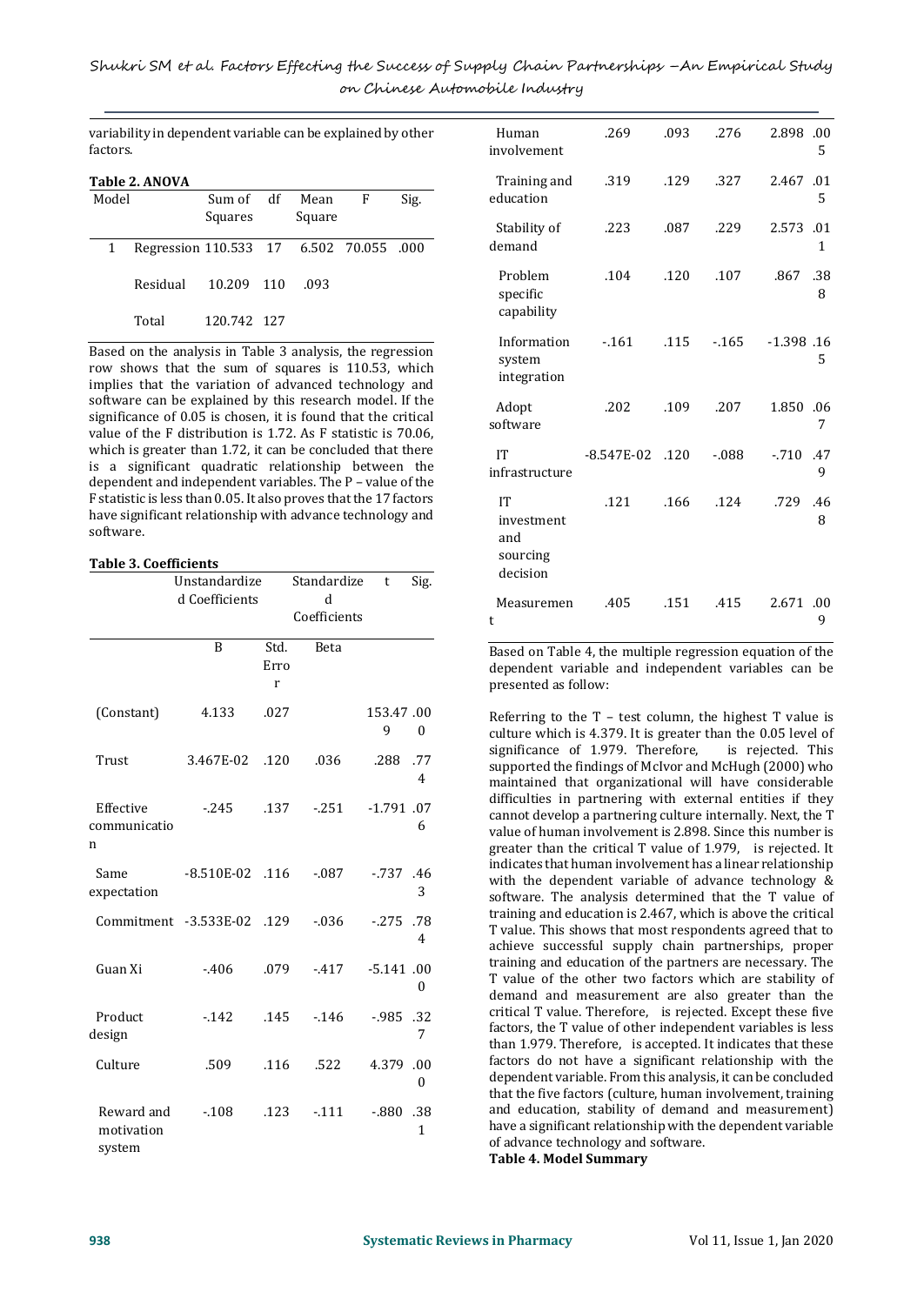| Model | R    |      | R Square Adjusted R<br>Square | Std. Error of<br>the Estimate |
|-------|------|------|-------------------------------|-------------------------------|
|       | .976 | .952 | .945                          | .28758                        |

Table 5 presents that the coefficient of determination, namely, R square value as 0.952, which indicated that 95.2 percent of the variability in the accessories design can be explained by this research model. It implies a strong positive linear relationship between the factor of accessories design and the independent variables and only 5 percent of the sample variability in the dependent variable can be explained by other factors other than what is accounted for by the linear regression model that uses only square footage.

**Table 5. ANOVA**

| Model |                                           | Sum of<br>Squares | df | Mean<br>Square | F | Sig. |
|-------|-------------------------------------------|-------------------|----|----------------|---|------|
|       | Regression 181.778 17 10.693 129.292 .000 |                   |    |                |   |      |
|       | Residual 9.097 110                        |                   |    | .083           |   |      |
|       | Total                                     | 190.875 127       |    |                |   |      |

Table 6 it emphasized that the square regression sum is equal to 181.778. This amount is broken down into the sum of squares explained by the regression. The residual number of squares is 9.097, which is the sum of squares that the regression does not describe. If the definition of 0.05 is selected, the critical value of the distribution F is found to be 1.72. Since F statistics are 129.292, which is well above 1.72, it can be inferred that the dependent and independent variables have a strong quadratic relationship. The P – value of the F statistic is less than 0.05. It also proves that the 17 factors have significant relationship with accessories design.

## **Table 6. Coefficients**

|                                | Unstandardiz    |                   | Standardiz   | t              | Sig.     |
|--------------------------------|-----------------|-------------------|--------------|----------------|----------|
|                                | ed              |                   | ed           |                |          |
|                                | Coefficients    |                   | Coefficients |                |          |
|                                | B               | Std.<br>Erro<br>r | <b>Beta</b>  |                |          |
| (Constant)                     | 3.906           | .025              |              | 153.67.00<br>6 | $\theta$ |
| Trust                          | .754            | .114              | .615         | 6.631.00       | 0        |
| Effective<br>communicati<br>on | 9.042E-02 .129  |                   | .074         | .701           | .48<br>5 |
| Same<br>expectation            | -6.527E-02 .109 |                   | -.053        | $-599$ .55     | 1        |
| commitment                     | - 182           | .121              | $-148$       | $-1.498$ .13   | 7        |
| Guan xi                        | 5.916E-02 .075  |                   | .048         | .793           | .43<br>0 |

| Product<br>design                            | $-492$       | .137 | $-402$  | $-3.605.00$<br>0            |
|----------------------------------------------|--------------|------|---------|-----------------------------|
| Culture                                      | $-7.774E-02$ | .110 | $-0.63$ | $-709$<br>.48<br>$\theta$   |
| Reward and<br>motivation<br>system           | .114         | .116 | .093    | .33<br>.979<br>$\theta$     |
| Human<br>involvement                         | 5.251E-02    | .088 | .043    | .599<br>.55<br>$\mathbf{0}$ |
| Training and<br>education                    | $-0.146$     | .122 | $-119$  | $-1.195$ .23<br>5           |
| Stability of<br>demand                       | .374         | .082 | .305    | 4.567<br>.00<br>0           |
| Problem<br>specific<br>capability            | .311         | .114 | .254    | 2.739<br>.00<br>7           |
| Information<br>system<br>integration         | $-189$       | .109 | $-154$  | $-1.732$ .08<br>6           |
| Adopt<br>software                            | 1.819E-02    | .103 | .015    | .177<br>.86<br>0            |
| IT<br>infrastructure                         | .171         | .114 | .139    | 1.501<br>.13<br>6           |
| IT<br>investment<br>and sourcing<br>decision | 9.336E-02    | .157 | .076    | .55<br>.594<br>3            |
| Measurement                                  | .344         | .143 | .281    | 2.406 .01<br>8              |

As Table 7 shows, the multiple regression equation of the dependent variable and independent variables can be presented as follow:

Based on the analysis of the T – test column, the T value of trust is 6.631 at the 5 percent level. Since the critical T value is 1.979. Therefore, is rejected. The result of the other factor having high T value is stability of demand. As 4.567 is greater than 1.979, is rejected as well. It supports the literature review discussed in the earlier chapter that all of these product developments have been associated with drastic changes in consumer demand (Savic et al., 2017). Additionally, the T - values of problem specific capability and measurement are also greater than the critical T - value. Hence, is rejected. It proves the discussion in the literature review that the measurement of IT infrastructure is an ongoing process because IT infrastructure "must be continually exploited, otherwise the investment (in the infrastructure) will have failed. However, the T - value of the other 13 factors are less than the critical T - value, therefore was rejected, which means these factors have no significant relationship with accessories design. Based on the analysis above, it can be concluded that there are four factors (trust, stability of demand, problem specific capability and measurement)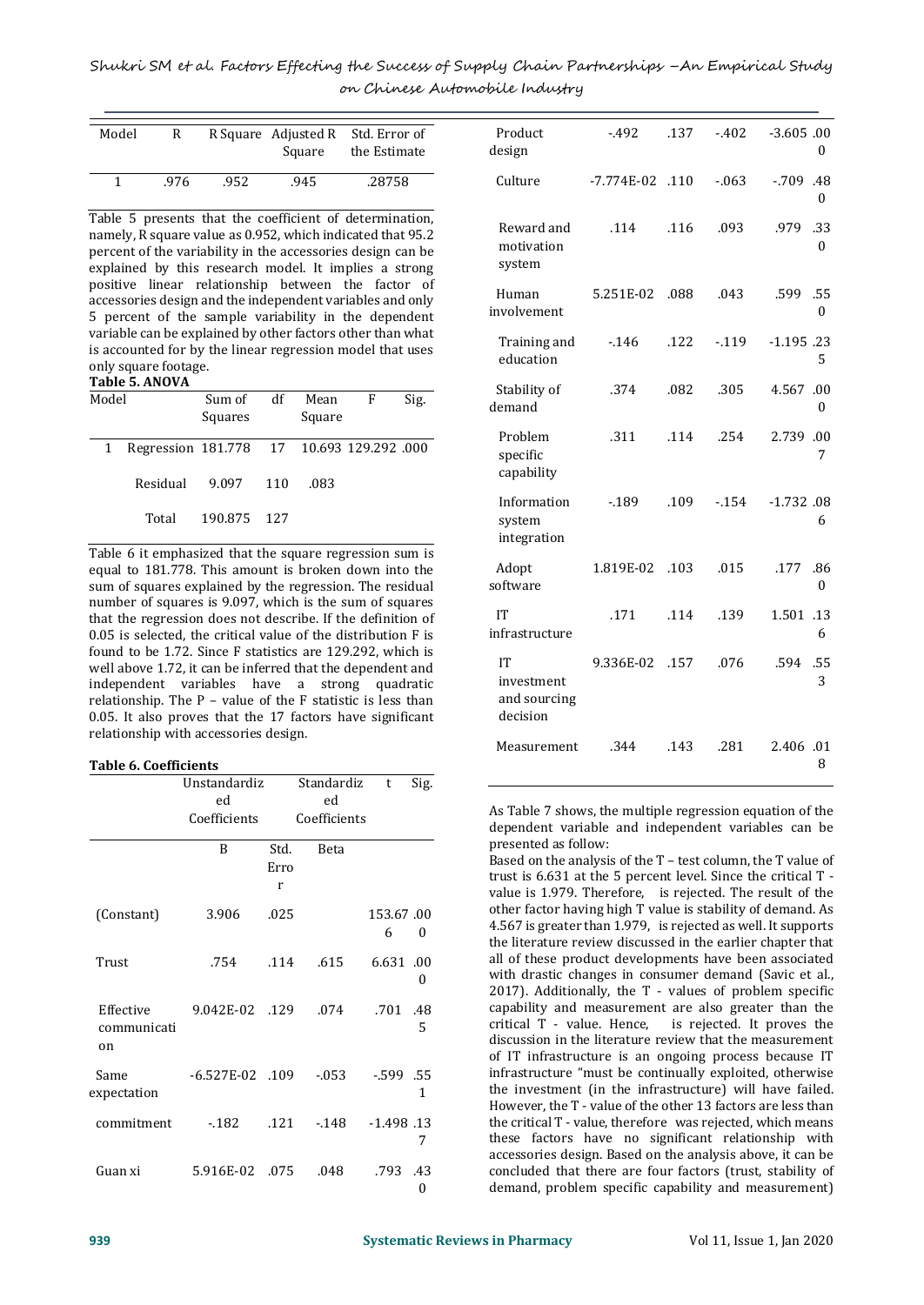|  |                                 | that have significant relationship with the dependent |  |  |
|--|---------------------------------|-------------------------------------------------------|--|--|
|  | variable of accessories design. |                                                       |  |  |
|  | <b>Table 7. Model Summary</b>   |                                                       |  |  |

| Tubic 7: Mouch Summary |     |     |      |                            |
|------------------------|-----|-----|------|----------------------------|
| Model                  | R.  |     |      | Adjusted R Std. Error of   |
|                        |     |     |      | Square Square the Estimate |
|                        | 971 | 943 | .934 | .222.79                    |

According to Table 8, the value of R square is 0.943. Therefore, 94.3 percent of the variability in the performance targets can be explained by this research model. The other 6 percent of the sample variability in the dependent variable can be explained by other factors. It indicates that the dependent variable of performance targets has a strong positive linear relationship with the independent variables.

#### **Table 8. ANOVA**

| Model |                                        | Sum of<br>Squares | df  | Mean<br>Square | F | Sig. |
|-------|----------------------------------------|-------------------|-----|----------------|---|------|
| 1     | Regression 89.509 17 5.265 106.081 000 |                   |     |                |   |      |
|       | Residual                               | 5.460             | 110 | .050           |   |      |
|       | Total                                  | 94.969            | 127 |                |   |      |

As displayed in Table 9 the regression sum of squares is 89.509 and the residual sum of square is 5.460. It means that the regression will clarify 89.509 of the number of squares and 5.460 of the sum of squares is unexplained by the regression. Use the significance level of 0.05, the F distribution critical value is 1.72, which is less than the 106.081 F value. Therefore, it can be established that an important quadratic relationship exists between performance goals and the 17 independent variables factors. The p – F statistic value is 0.000, which also shows a linear relationship between dependent and independent variables.

#### **Table 9. Coefficients**

|                                | Unstandardiz<br>ed  |                   | Standardiz<br>ed | t              | Sig.     |
|--------------------------------|---------------------|-------------------|------------------|----------------|----------|
|                                | Coefficients        |                   | Coefficients     |                |          |
|                                | B                   | Std.<br>Erro<br>r | <b>Beta</b>      |                |          |
| (Constant)                     | 4.266               | .020              |                  | 216.62.00<br>0 | $\theta$ |
| Trust                          | .578                | .088              | .668             | 6.558.00       | $\theta$ |
| Effective<br>communicati<br>on | 3.748E-02 .100      |                   | .043             | .375           | .70<br>9 |
| Same<br>expectation            | $-9.620E - 02$ .084 |                   | $-111$           | $-1.139$ . 25  | 7        |
| commitment                     | $-4.700E-02$ .094   |                   | $-0.054$         | $-.500$ .61    | 8        |
| Guan Xi                        | $-242$              | .058              | $-.280$          | $-4.186.00$    | 0        |

| Product<br>design                            | 2.631E-02    | .106 | .030     | .249<br>.80<br>4   |
|----------------------------------------------|--------------|------|----------|--------------------|
| Culture                                      | $-1.539E-02$ | .085 | $-0.018$ | $-181$<br>.85<br>7 |
| Reward and<br>motivation<br>system           | $-229$       | .090 | $-265$   | $-2.544.01$<br>2   |
| Human<br>involvement                         | .131         | .068 | .152     | 1.935 .05<br>6     |
| Training and<br>education                    | $-7.865E-02$ | .095 | $-0.091$ | -.832<br>.40<br>7  |
| Stability of<br>demand                       | .252         | .063 | .292     | 3.980<br>.00<br>0  |
| Problem<br>specific<br>capability            | .133         | .088 | .154     | 1.514 .13<br>3     |
| Information<br>system<br>integration         | $-157$       | .084 | $-182$   | $-1.865.06$<br>5   |
| Adopt<br>software                            | .132         | .080 | .153     | 1.659 .10<br>0     |
| IT<br>infrastructure                         | $-124$       | .088 | $-0.143$ | $-1.405.16$<br>3   |
| IT<br>investment<br>and sourcing<br>decision | 5.007E-02    | .122 | .058     | .412<br>.68<br>1   |
| Measurement                                  | .486         | .111 | .562     | 4.390.00<br>0      |

Based on the analysis in Table 5.21, the multiple regression equation can be presented as follow:

The highest T value of this analysis is trust which is 6.558. Using the critical T value of 1.979, it can be determined that the T value of trust is greater than the critical T value. Therefore, is rejected. This supports the findings that some supply chain partnerships fail due to a lack of the trust among the trading partners (Nawaz & Hassan, 2016). The T - value of measurement is also higher than the value of other independent variables, which is achieved: 4.390. It implies that, besides trust, adequate measurement of IT infrastructure is an important factor that affects auto companies target performances. The T - value of stability of demand is equal to 3.980, which is greater than the critical T - value of 1.979. Hence, is rejected. Apart from these three independent variables, the T - value of other factors were less than the critical T value of 1.979. Therefore, H1is rejected. To concluded, there are three independent variables (trust, stability and measurement) that affect the performance targets of supply chain companies. Other independent variables do not have a linear relationship with performance targets.

#### **DISCUSSION**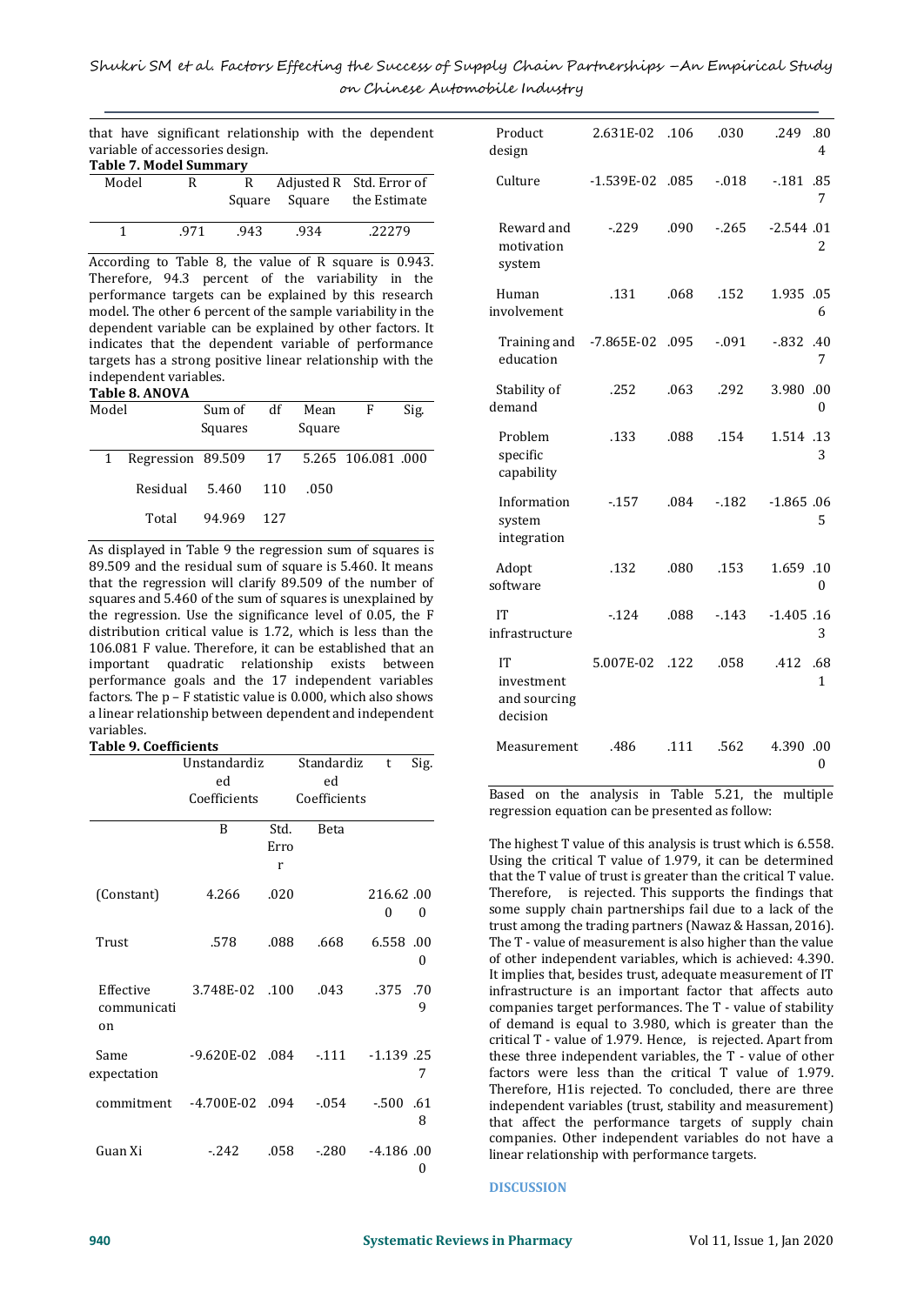Automobiles will be exported or sold locally, and car firms will need a reliable infrastructure for local sourcing. The need is driven by the rapid growth of the industry, rising marginal pressures, global pressure on low-cost sourcing nation, and the Chinese government itself. Different components will be required for production in China by government regulations. The new regulations are expected to require the production in China of 40 per cent of cars sold in China. The new crop of 9,000 local suppliers in China consists of a fragmented market — not all of them have the right expertise and not all of them are in a strong financial position. It is important to find and cultivate the right combination of reliable partners to support local production and fuel the global business of the company in order to maintain high performance which creates a challenge. Only when they find and cultivate costcompetitive, qualified suppliers can the OEMs be prepared to fully exploit their investment in China, serve a rising demand and create a base for exporting cars and parts as well.

While several programs are in place, China has seen little or no introduction of electronic customs reporting systems, e-Payment or third-party control, or supplier risk management. Reliable due diligence documents are often not as readily accessible as they are in the US and Europe. The consequence of these shortcomings is that there is a need for more partners in handling these predominantly manual supply chain operations. In addition, low IT engagement has made it harder to monitor inventory, connect with participants in the supply chain and collect and exploit data on consumer needs and preferences (Robert 2003).

## **CONCLUSIONS**

Cultural protectionism, unfair competition and various government regulations at the national and regional level have long restricted the growth of China's supply chains. By regulation, international exchange companies are forced to sell products through a distributor, and are forbidden from owning networks of distribution and logistics infrastructure. State distributors are not required to be creative or commercially minded; they are simply needed to transport products from manufacturers to local distribution points.

China's multiple structure often contributes to a lack of control over both the degree of logistics operation and the point-of - sale operations, as distributors use a variety of subcontractors. In practice, many manufacturers cannot monitor delivery times or condition, and point-of - sale monitor poses major sales and marketing challenges.

# **Limitations and Future Directions**

Researchers could develop frameworks and methodologies that link the role of supply chain partnerships to the ultimate performance of a firm. Clearly, collaborative success is often not the final destination for a company. The effect of this cooperation on the enterprise's overall performance is the next logical issue to consider. We believe researchers will be interested in a comprehensive understanding of the factors associated with the overall performance of organizations.

## **REFERENCES**

- 2. Gunasekaran, A., Subramanian, N., & Rahman, S. (2017). Improving supply chain performance through management capabilities: Taylor & Francis.
- 3. Han, W., Huang, Y., & Macbeth, D. (2018). Performance measurement of cross-culture supply chain partnership: a case study in the Chinese automotive industry. *International Journal of Production Research, 56*(7), 2437- 2451.
- 4. Hong, J., Zhang, Y., & Ding, M. (2018). Sustainable supply chain management practices, supply chain dynamic capabilities, and enterprise performance. *Journal of cleaner production, 172*, 3508-3519.
- 5. Hussain, M. S., Mosa, M. M., & Omran, A. (2017). The Mediating Impact of Profitability on Capital Requirement and Risk Taking by Pakistani Banks. *Journal of Academic Research in Economics, 9*(3), 433-443.
- 6. Hussain, M. S., Mosa, M. M., & Omran, A. (2018). The impact of owners behaviour towards risk taking by Pakistani Banks: Mediating role of profitability *Journal of Academic Research in Economics, 10*(3), 455-465.
- 7. Hussain, M. S., Musa, M. M., & Omran, A. (2019). The Impact of Regulatory Capital on Risk Taking By Pakistani Banks. *SEISENSE Journal of Management, 2*(2), 94-103.
- 8. Hussain, M. S., Musa, M. M. B., & Omran, A. A. (2018). The Impact of Private Ownership Structure on Risk Taking by Pakistani Banks: An Empirical Study. *Pakistan Journal of Humanities and Social Sciences, 6*(3), 325-337.
- 9. Khan, S. A. R., & Qianli, D. (2017). Impact of green supply chain management practices on firms' performance: an empirical study from the perspective of Pakistan. *Environmental Science and Pollution Research, 24*(20), 16829-16844.
- 10. Kim, M., & Chai, S. (2017). The impact of supplier innovativeness, information sharing and strategic sourcing on improving supply chain agility: Global supply chain perspective. *International Journal of Production Economics, 187*, 42-52.
- 11. Kumar, D., & Rahman, Z. (2016). Buyer supplier relationship and supply chain sustainability: empirical study of Indian automobile industry. *Journal of cleaner production, 131*, 836-848.
- 12. Liu, Y., Blome, C., Sanderson, J., & Paulraj, A. (2018). Supply chain integration capabilities, green design strategy and performance: a comparative study in the auto industry. *Supply chain management: an international journal, 10*(1), 25-45.
- 13. Luthra, S., Garg, D., & Haleem, A. (2016). The impacts of critical success factors for implementing green supply chain management towards sustainability: an empirical investigation of Indian automobile industry. *Journal of cleaner production, 121*, 142-158.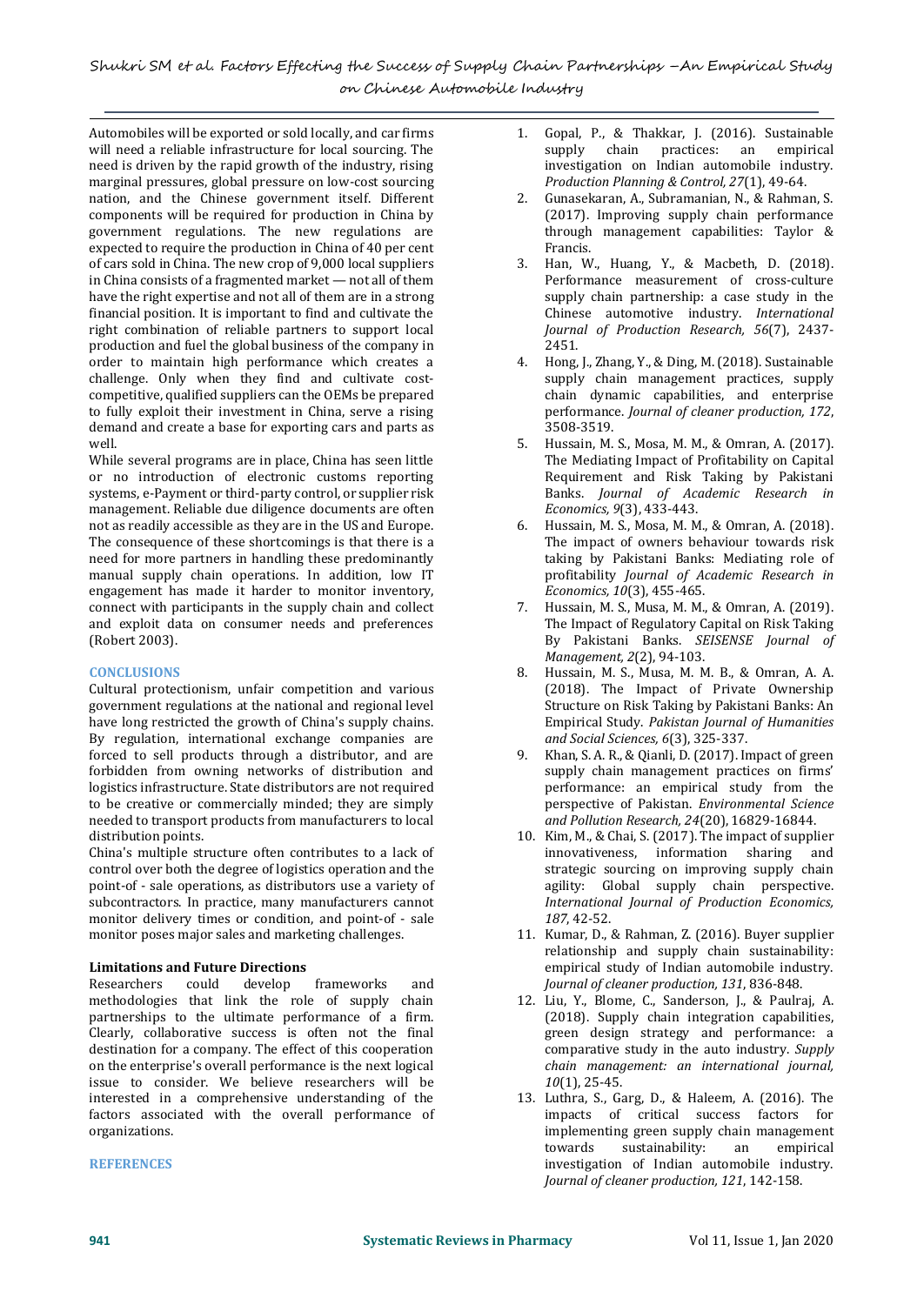- 14. Nawaz, M. A., Afzal, N., & Shehzadi, K. (2013). Problems of formally employed women: A case study of Bahawalnagar, Pakistan. *Asian Journal of Empirical Research, 3*(10), 1291-1299.
- 15. Nawaz, M. A., Azam, M. A., & Bhatti, M. A. (2019). Are Natural Resources, Mineral and Energy Depletions Damaging Economic Growth? Evidence from ASEAN Countries. *Pakistan Journal of Economic Studies, 2*(2), 15-28.
- 16. Nawaz, M. A., & Hassan, S. (2016). Investment and Tourism: Insights from the Literature. *International Journal of Economics Perspectives, 10*(4), 581-590.
- 17. Savic, M., Djordjevic, P., Milosevic, I., Mihajlovic, I., & Zivkovic, Z. (2017). Assessment of the ISO 9001 functioning on an example of relations with suppliers development: empirical study for transitional economy conditions. *Total Quality Management & Business Excellence, 28*(11-12), 1285-1306.
- 18. Yu, W., Chavez, R., & Feng, M. (2017). Green supply management and performance: a resource-based view. *Production Planning & Control, 28*(6-8), 659-670.
- 19. Yu, W., Jacobs, M. A., Salisbury, W. D., & Enns, H. (2013). The effects of supply chain integration on customer satisfaction and financial performance: An organizational learning perspective. *International Journal of Production Economics, 146*(1), 346-358.
- 20. Zaid, A. A., Jaaron, A. A., & Bon, A. T. (2018). The impact of green human resource management and green supply chain management practices on sustainable performance: An empirical study. *Journal of cleaner production, 204*, 965-979.
- 21. Zhang, Y., Ma, E., & Qu, H. (2018). Transaction cost and resources based views on hotels' outsourcing mechanism: an empirical study in China. *Journal of Hospitality Marketing & Management, 27*(5), 583-600.
- 22. De Silva A.D.A., Khatibi A., Azam S.M.F. (2018a). Can parental involvement mitigate swing away from science? Sri Lankan perspectives, Cogent Education
- 23. De Silva A.D.A., Khatibi A., Azam, S. M. F. (2018b). Do the Demographic Differences Manifest in Motivation to Learn Science and Impact on Science Performance? Evidence from Sri Lanka, International Journal of Science and Mathematics Education
- 24. Delafrooz N., Paim L.H., Khatibi A. (2009). Developing an instrument for measurement of attitude toward online shopping, European Journal of Social Sciences
- 25. Dewi N.F., Azam, S. M. F., Yusoff S.K.M. (2019). Factors influencing the information quality of local government financial statement and financial accountability, Management Science Letters
- 26. Doa N.H., Tham J., Khatibi A.A., Azam S.M.F. (2019). An empirical analysis of Cambodian behavior intention towards mobile payment. Management Science Letters
- 27. Maghfuriyah A., Azam, S. M. F., Shukri S. (2019). Market structure and Islamic banking

performance in Indonesia: An error correction model, Management Science Letters

- 28. Nguyen H.N., Tham J., Khatibi A., Azam S.M.F. (2019). Enhancing the capacity of tax authorities and its impact on transfer pricing activities of FDI enterprises in Ha Noi, Ho Chi Minh, Dong Nai, and Binh Duong province of Vietnam , Management Science Letters
- 29. Nikhashemi S.R., Paim L., Haque A., Khatibi A., Tarofder A. K. (2013). Internet technology, Crm and customer loyalty: Customer retention and<br>satisfaction perspective , Middle East Journal satisfaction perspective of Scientific Research
- 30. Nikhashemi S.R., Valaei N., Tarofder A. K. (2017). Does Brand Personality and Perceived Product Quality Play a Major Role in Mobile Phone Consumers' Switching Behaviour? Global Business Review
- 31. Pambreni Y., Khatibi A., Azam, S. M. F., Tham J. (2019). The influence of total quality management toward organization performance, Management Science Letters
- 32. Pathiratne S.U., Khatibi A., Md Johar M.G. (2018). CSFs for Six Sigma in service and manufacturing companies: an insight on literature, International Journal of Lean Six Sigma
- 33. Rachmawati D., Shukri S., Azam, S. M. F., Khatibi A. (2019). Factors influencing customers' purchase decision of residential property in Selangor, Malaysia, Management Science Letters
- 34. Seneviratne K., Hamid J.A., Khatibi A., Azam F., Sudasinghe S. (2019). Multi-faceted professional development designs for science teachers' selfefficacy for inquiry-based teaching: A critical review, Universal Journal of Educational Research
- 35. Sudari S.A., Tarofder A.K., Khatibi A., Tham J. (2019). Measuring the critical effect of marketing mix on customer loyalty through customer satisfaction in food and beverage products, Management Science Letters
- 36. Tarofder A.K., Azam S.M.F., Jalal A. N. (2017). Operational or strategic benefits: Empirical investigation of internet adoption in supply chain management, Management Research Review
- 37. Tarofder A.K., Haque A., Hashim N., Azam, S. M. F., Sherief S. R. (2019). Impact of ecological factors on nationwide supply chain performance, Ekoloji
- 38. Tarofder A.K., Jawabri A., Haque A., Azam S.M.F., Sherief S.R. (2019). Competitive advantages through it-enabled supply chain management (SCM) context, Polish Journal of Management Studies
- 39. Tarofder A.K., Nikhashemi S.R., Azam S. M. F., Selvantharan P., Haque A. (2016). The mediating influence of service failure explanation on customer repurchase intention through customers' satisfaction, International Journal of Quality and Service Sciences
- 40. Udriyah, Tham J., Azam, S. M. F. (2019). The effects of market orientation and innovation on competitive advantage and business performance of textile SMEs, Management Science Letters
- 41. Ulfah R., Amril Jaharadak A., Khatibi A.A. (2019). Motivational factors influencing MSU accounting